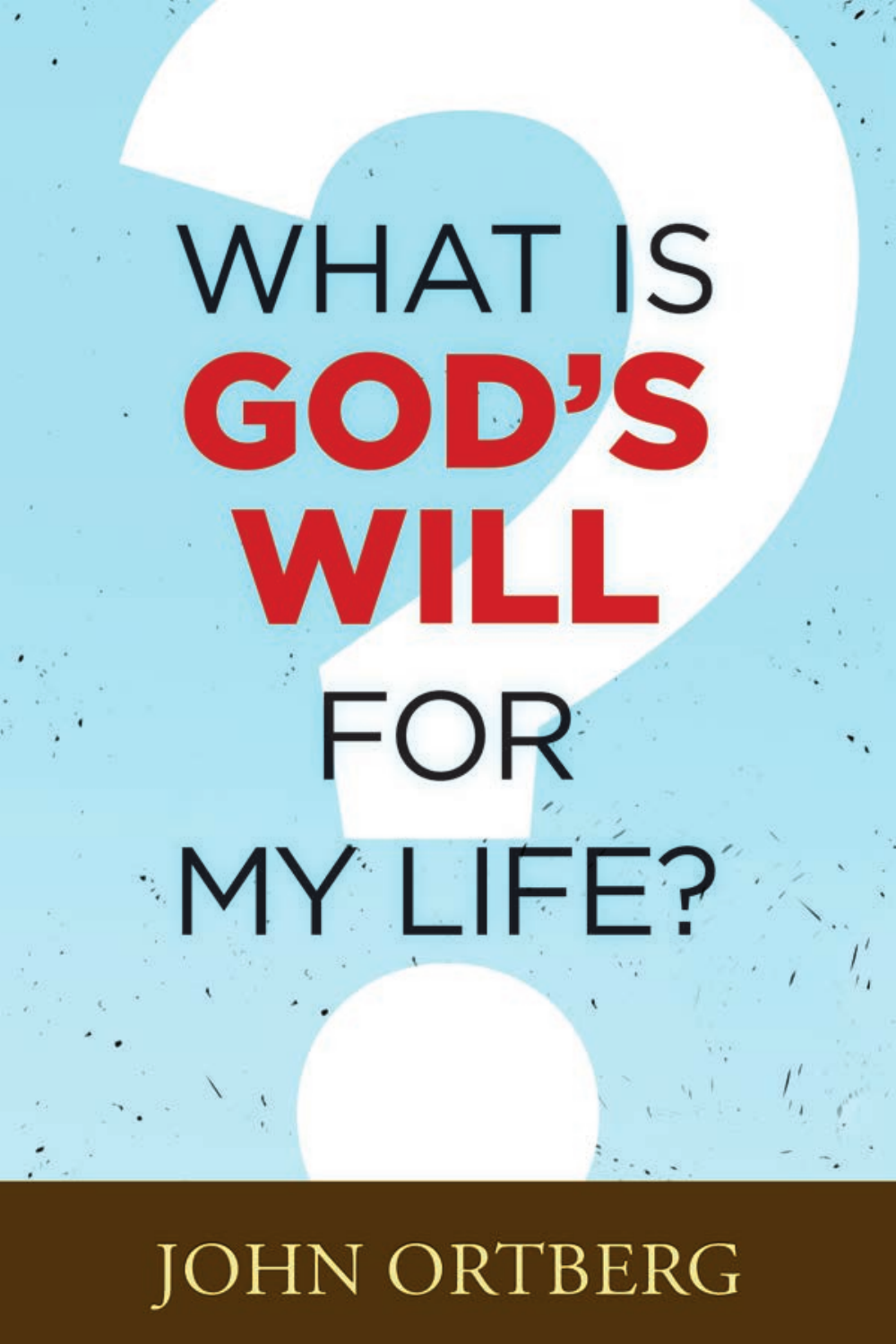#### What Is God's Will for My Life?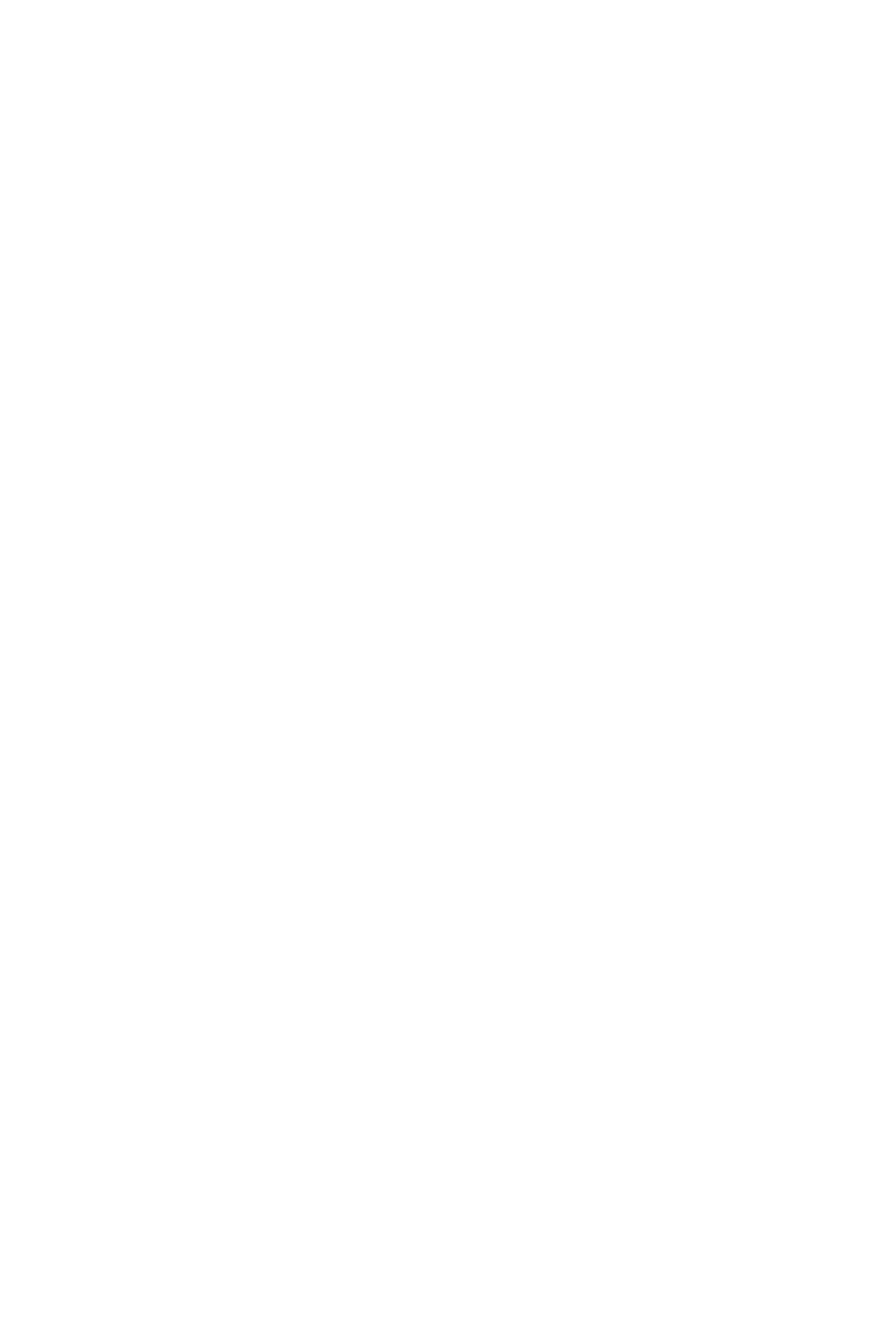## WHAT IS **GOD'S WILL**  FOR MY LIFE? JOHN ORTBERG



*Tyndale House Publishers, Inc. Carol Stream, Illinois*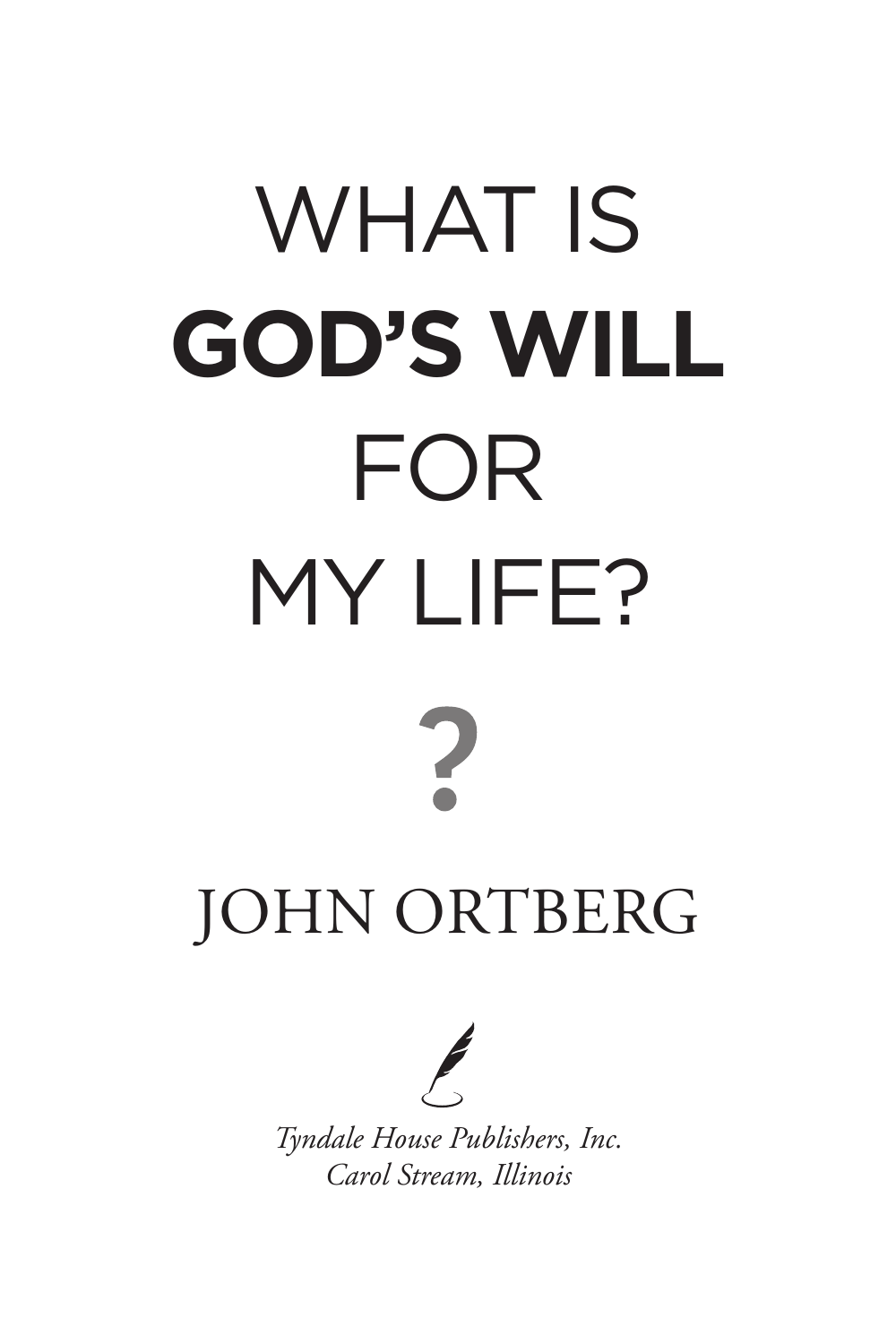Visit Tyndale online at www.tyndale.com.

*TYNDALE* and Tyndale's quill logo are registered trademarks of Tyndale House Publishers, Inc.

*What Is God's Will for My Life?*

Copyright © 2016 by John Ortberg. All rights reserved.

Portions of this book are adapted from *All the Places to Go . . . How Will You Know?*, copyright © 2015 by John Ortberg.

Cover illustration copyright © 2014 by Jeff Gregory. All rights reserved.

Designed by Jacqueline L. Nuñez

Edited by Jonathan Schindler

Published in association with Yates & Yates (www.yates2.com).

All Scripture quotations, unless otherwise indicated, are taken from the Holy Bible, *New International Version*, ® *NIV*. ® Copyright © 1973, 1978, 1984, 2011 by Biblica, Inc.® Used by permission. All rights reserved worldwide.

Scripture quotations marked CEB are taken from the *Common English Bible*, copyright 2011. Used by permission. All rights reserved.

Scripture quotations marked ESV are taken from *The Holy Bible*, English Standard Version® (ESV®), copyright © 2001 by Crossway, a publishing ministry of Good News Publishers. Used by permission. All rights reserved.

Scripture quotations marked KJV are taken from the *Holy Bible*, King James Version.

Scripture quotations marked NKJV are taken from the New King James Version,® copyright © 1982 by Thomas Nelson, Inc. Used by permission. All rights reserved.

Scripture quotations marked NLT are taken from the *Holy Bible*, New Living Translation, copyright © 1996, 2004, 2015 by Tyndale House Foundation. Used by permission of Tyndale House Publishers, Inc., Carol Stream, Illinois 60188. All rights reserved.

Scripture quotations marked NRSV are taken from the New Revised Standard Version Bible, copyright © 1989, Division of Christian Education of the National Council of the Churches of Christ in the United States of America. Used by permission. All rights reserved.

ISBN 978-1-4964-1564-6

Printed in the United States of America

|  |  | 22 21 20 19 18 17 16 |          |
|--|--|----------------------|----------|
|  |  |                      | $\sim$ 1 |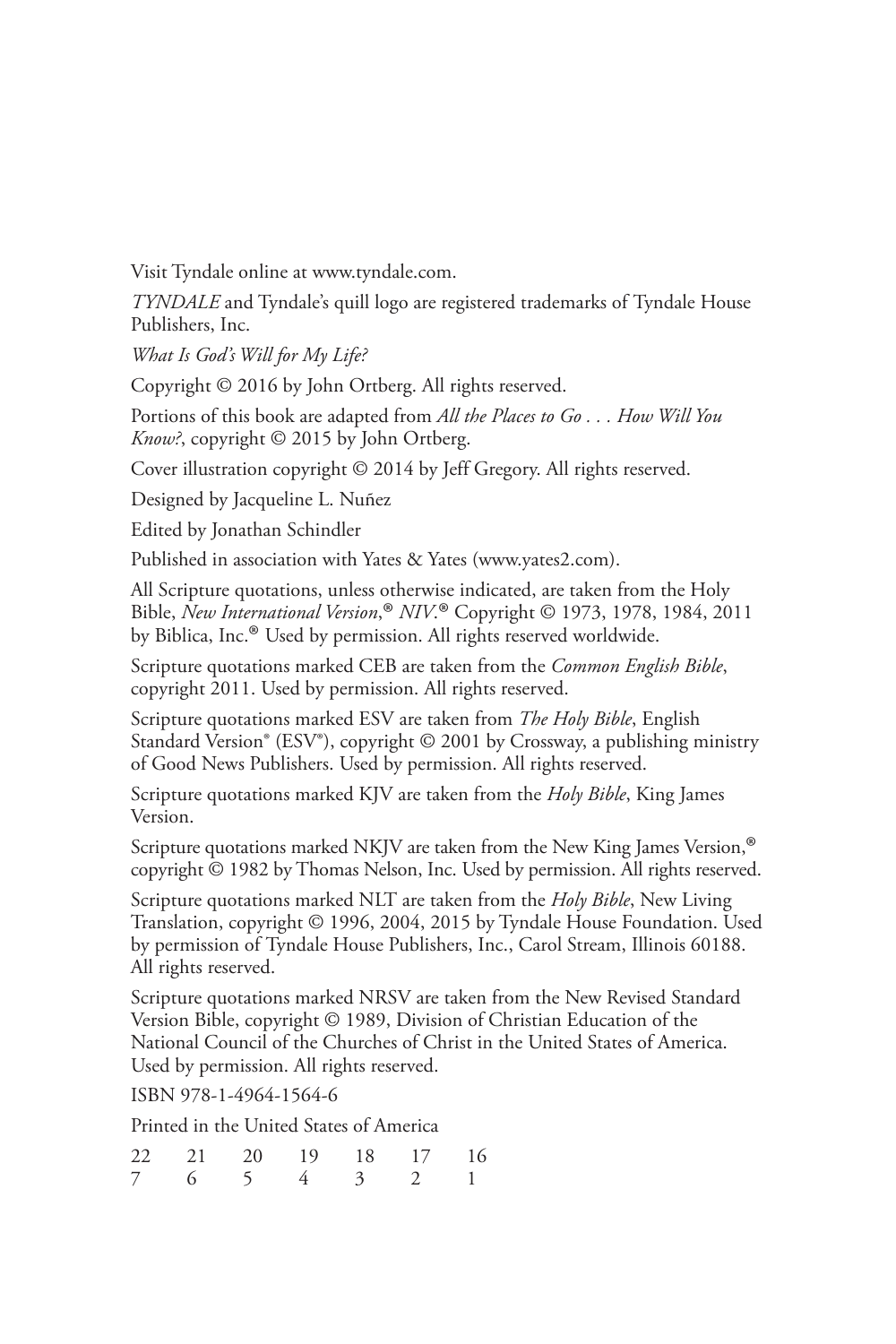#### FINDING GOD'S WILL FOR YOUR LIFE

THIS BOOK IS FOR YOU—the one who decides.

Whether your decisions look large or small. Whether you are running a large company or are all by yourself. Our decisions are our lives.

If you have ever been uncertain about what to do.

If you've ever prayed for wisdom but still didn't know which road to choose.

If you've ever been awake late at night because a past decision haunted you and you wished you could take it back.

If you've ever been so frustrated that you were tempted to flip a coin just to get the decision behind you.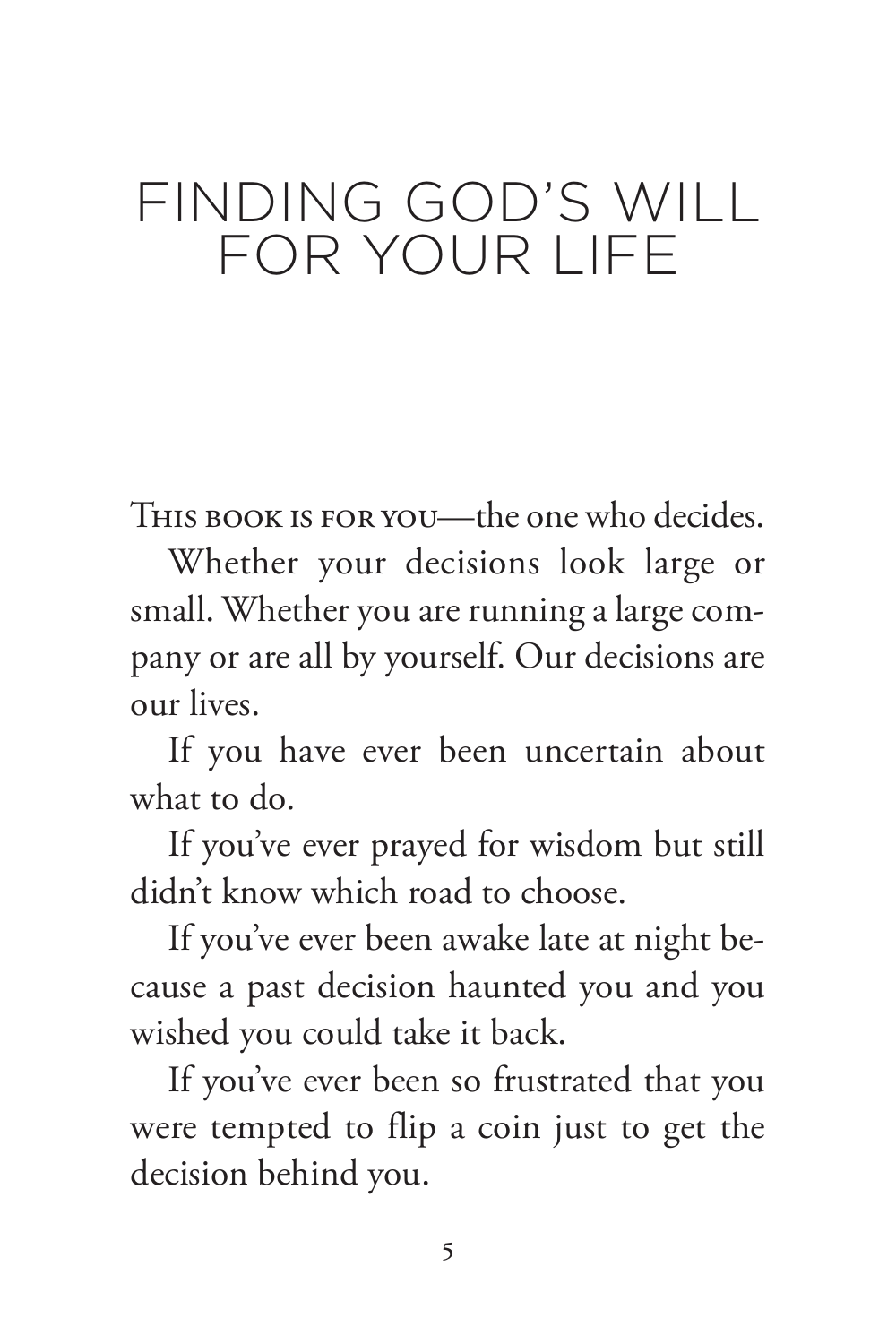If you've ever made a rash decision in a short time and lived to regret it for a long time.

If you've ever procrastinated on a decision and lost an opportunity.

If you've ever come to doubt your ability to choose wisely at all.

If you've ever wondered where God is in all this; if you've ever been afraid you were missing signals from heaven; if you've ever wondered whether you're proceeding from fleshly presumption or divine guidance; if you've ever felt the pressure that you might be choosing less than God's best for your life—

This book is for you.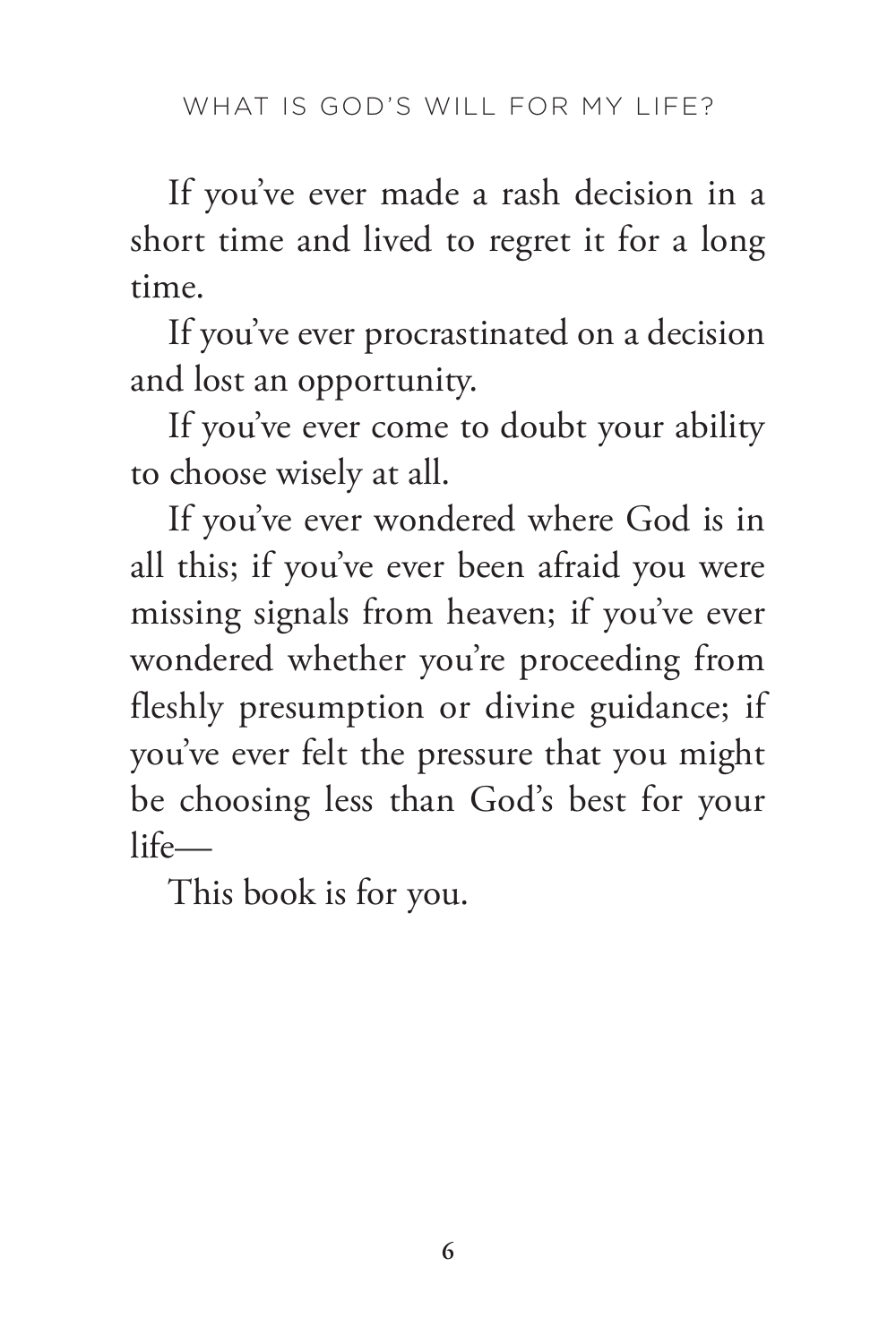### WHAT IS GOD'S WILL FOR MY LIFE?

"'For I know the plans I have for you,' declares the LORD, 'plans to prosper you and not to harm you, plans to give you hope and a future'" (Jeremiah 29:11).

What an amazing thought. Those words first came to the people of Israel through the prophet Jeremiah when they were suffering in exile and all their plans had gone unfulfilled and it seemed as though they had no hope at all.

But that promise doesn't only relate to them. For thousands of years millions of people have been encouraged by the thought that the God of the universe cares about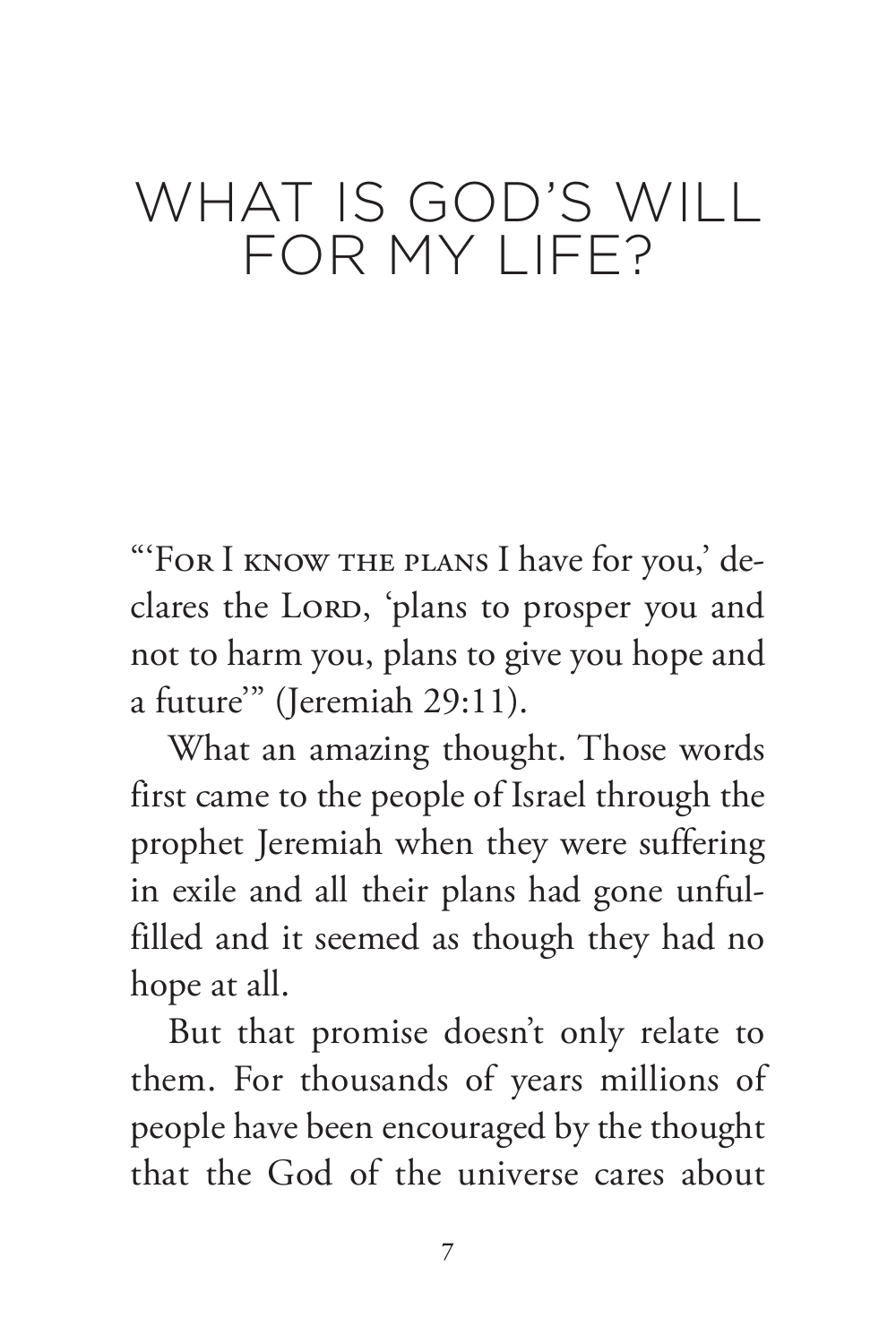them. And the writers of Scripture say not only that God has a plan or a "will" for us, but that we can come to know it. The apostle Paul wrote, "Do not conform to the pattern of this world, but be transformed by the renewing of your mind. Then you will be able to test and approve what God's will is—his good, pleasing and perfect will" (Romans 12:2).

So God has a will for your life, it's good (and pleasing and perfect!), and you can come to know it.

And yet for many people the thought of God's will raises troubling questions even as it provides encouragement.

If God has a will for my life, why does it often seem so difficult to discover? How specific is it? Does God have one person for me to marry, or one job for me to take, or one place for me to live? What happens if I choose something that wasn't God's will for my life—am I stuck with less than God's best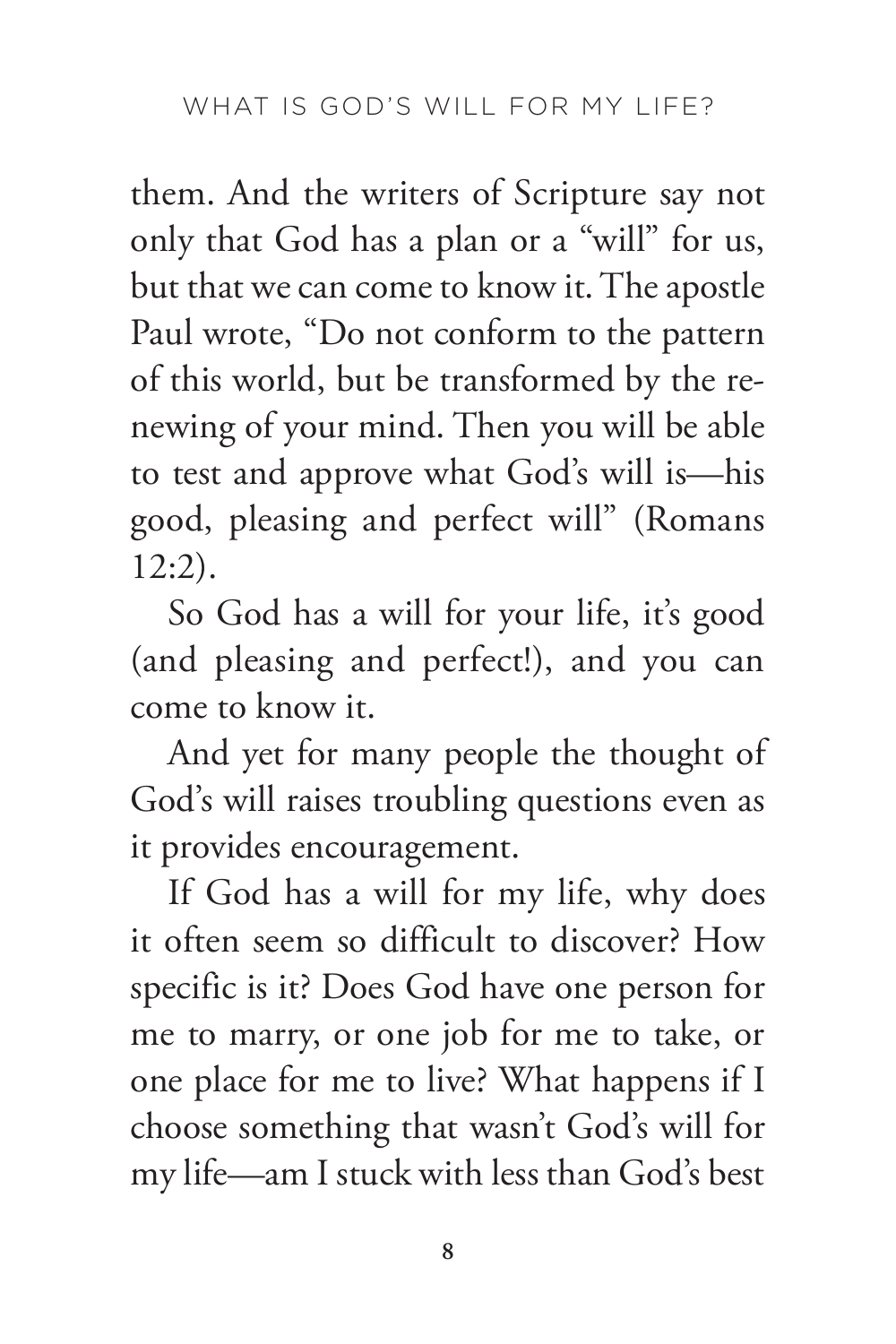for my future? Why is it that some people seem to have so much more clarity than I do about God's will? How do I know for sure whether a choice is really God's will for me or just something I want to do?

This is not simply an abstract question that theologians wrestle over. If I get details about the end times wrong, I can still lead the right life. But one of the weightiest aspects of human life is *I must choose*. And my choices create my life. My choices create my destiny. I don't want to miss that!

Maybe you're facing graduation. More than anything else, young adults want to work at a job that inspires them, that has meaning. Maybe your prayer is *God, I don't want to choose mostly based on money or security or reputation. Help me find a calling that is worth my life*.

Maybe you're in a relationship, and you're confused about the next step. You always thought that when you found your soul mate,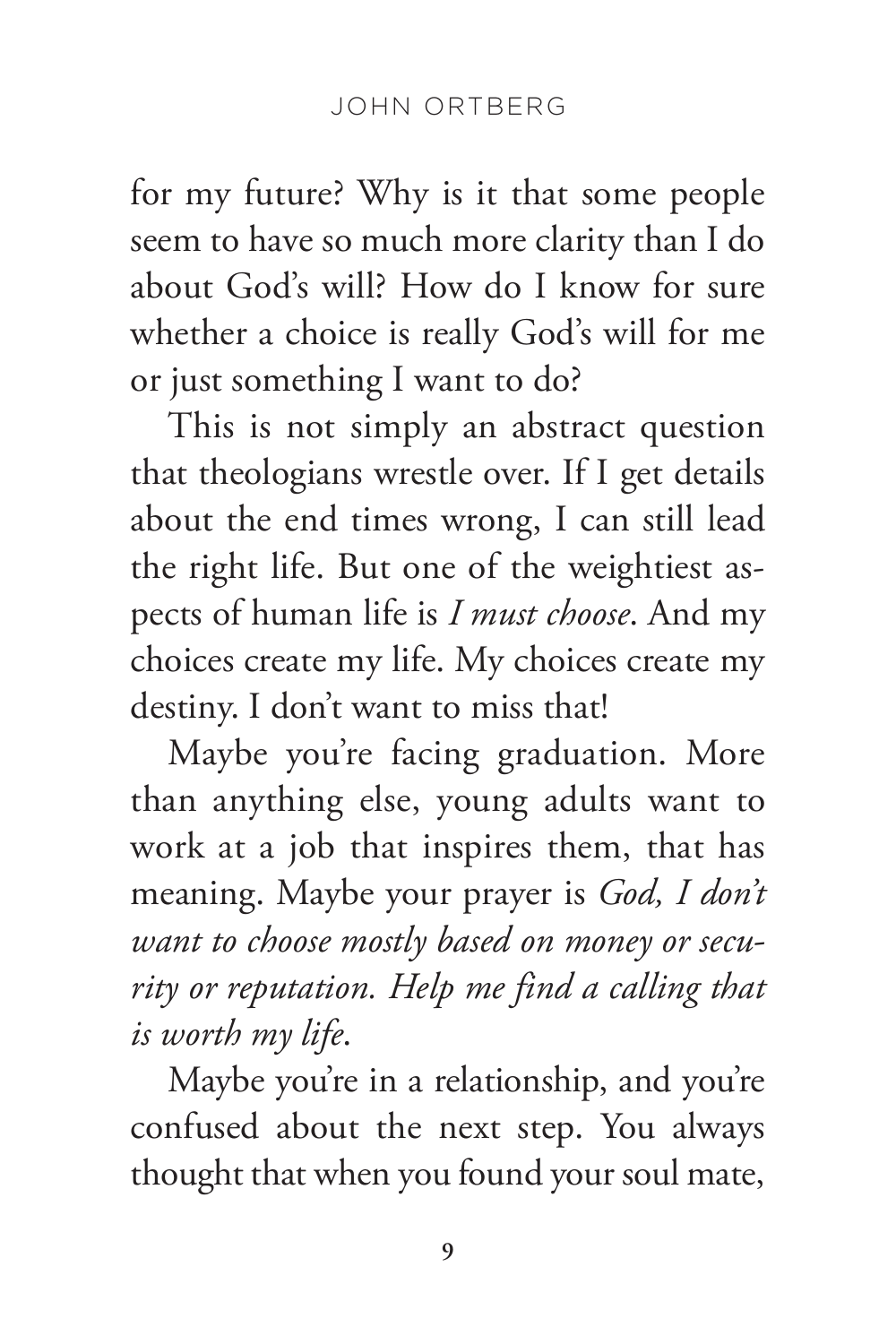you would "just know." Yet now you just *don't* know. What if you marry this person and then meet your *real* soul mate at the reception?

Maybe you're in transition. People are changing jobs, companies, and whole careers more often than ever before. Career specialist Andy Chan notes that young adults will hold on average twenty-nine jobs over the course of their lives. Oxford researchers predict that over the next two decades about half the jobs that exist today will be replaced by technology.1 How do you adapt to a changing environment? How do you weigh the options well?

Maybe you're in a rut. Your life is safe, but it's not fulfilling. There is something gnawing inside of you, the call of the open door.

Maybe you're facing an empty nest. You have freedom and time and possibilities that have not been available for decades, but you're not sure what to do with them.

Maybe you're retiring, but you know the